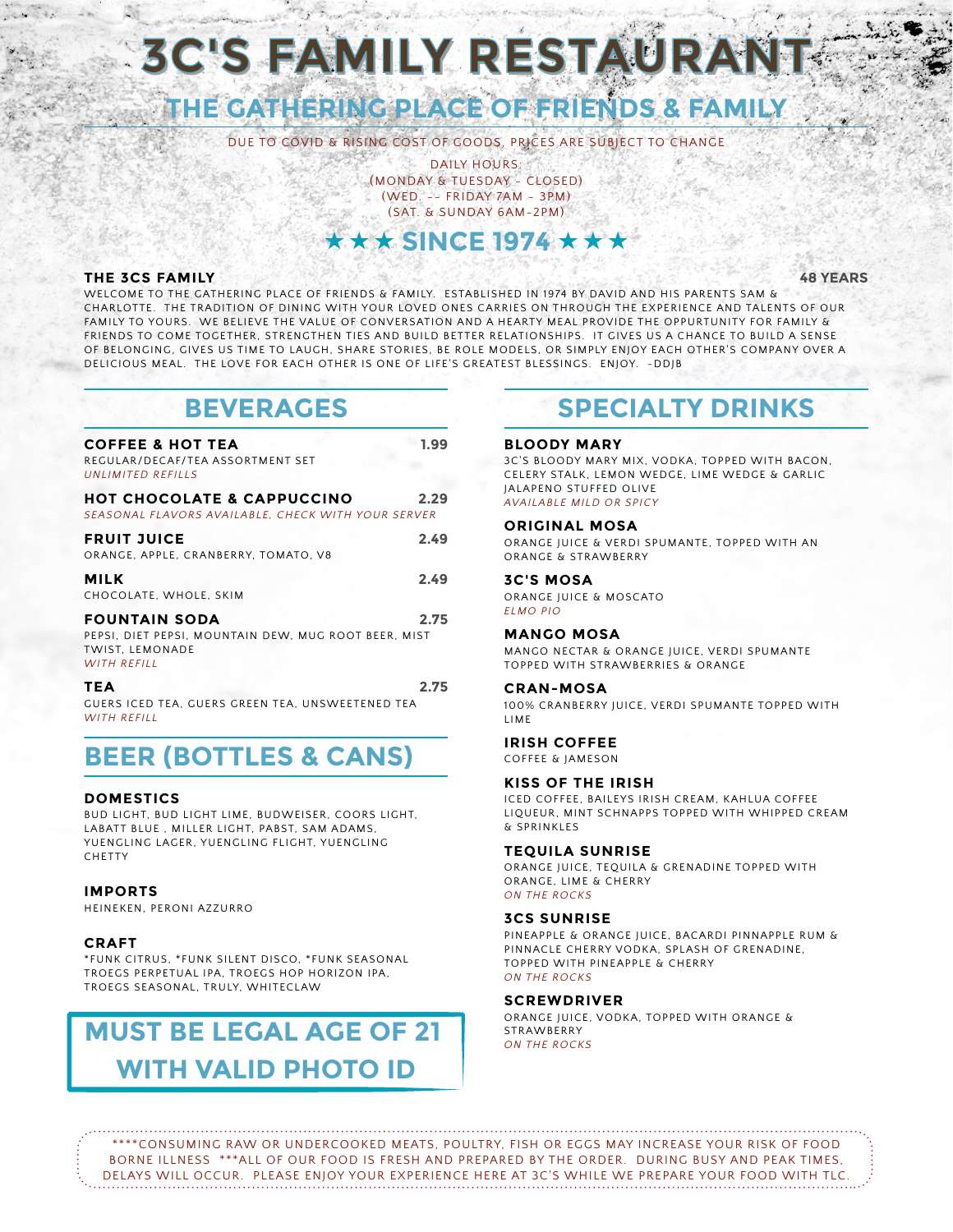## NEW **BOWLS & SCRA**

#### CHOICE OF TOAST; WHITE, WHEAT OR RYE

**BENNETT'S BREAKFAST BOWL 11.50**

HOME FRIES TOSSED WITH PEPPERS, ONIONS, HAM, SAUSAGE, BACON, SMOTHERED WITH OUR FAVORITE CREAM CHIPPED BEEF, TOPPED WITH 2 EGGS ANY STYLE & TOAST

#### **FARMERS SCRAMBLE 10.00**

HOME FRIES, ONIONS, PEPPERS, BACON, HAM, SAUSAGE ALL SCRAMBLED TOGETHER WITH EGGS, AMERICAN CHEESE & TOAST.

#### **SOUTHERN BOWL 12.00**

HOME FRIES TOSSED WITH, ONION, MUSHROOM, HAM & CHORIZO. SMOTHERED WITH OUR FAMOUS SAUSAGE GRAVY, TOPPED WITH 2 EGGS ANY STYLE. GARNISHED WITH FRESH AVOCADO SLICES & TOAST

#### **MOLINO SCRAMBLE 9.00**

HOME FRIES, ONIONS, MUSHROOMS, TOMATOES, BANANA PEPPERS ALL SCRAMBLED TOGETHER WITH EGGS AND PEPPER JACK CHEESE. FRESH AVOCADO SLICES & TOAST

## **EGGS ANY-STYLE**

CHOICE OF TOAST: WHITE, WHEAT OR RYE

**EGGS ANY-STYLE (1) 7.00 (2) 8.00 (3) 9.00** CHOICE OF 1, 2 OR 3 EGGS., SERVED WITH HOME FRIES OR HASH BROWNS, CHOICE OF (1) BREAKFAST MEAT.

**EGG BEATERS (1) 8.00/ (2)9.00/ (3)10.00** LOW CALORIE EGG SUBSTITUTE CONSISTING OF MAINLY EGG WHITES, SERVED WITH HOME FRIES OR HASH BROWNS, CHOICE OF (1) BREAKFAST MEAT

EGG STYLES: OVER EASY, OVER MEDIUM, OVER HARD, SCRAMBLED, POACHED

MEAT CHOICE: BACON, HAM, SAUSAGE LINKS OR PATTIES, SCRAPPLE+.50, CORN BEEF HASH+.50

## :**FARMERS OMELETTES**

**UNCLE JOES 7.90**

BLEND OF EGGS, PEPPERS, ONIONS AND HOMEFRIES FOLDED TOGETHER COOKED TO A NICE CRISPY PERFECTION, FINSHED OFF WITH AMERICAN CHEESE & TOAST

#### **MEATLOVERS 8.90**

BLEND OF EGGS, HOME FRIES, SAUTÉED ONIONS, HAM, BACON AND SAUSAGE, COOKED TO NICE CRISPY PERFECTION, FINISHED OFF WITH AMERICAN CHEESE & TOAST

EGG BEATERS OPTION AVAILABLE. 1.00 UPCHARGE.

## **OMELETTES**

SERVED WITH HOME FRIES, HASH BROWNS OR PANCAKE. CHOICE TOAST: WHITE, WHEAT, OR RYE

#### **3C'S SPECIAL 10.00**

3 EGGS LOADED WITH FRESH ONIONS, PEPPERS, SLOW COOKED HAM, HICKORY BACON, SAUSAGE & TOPPED WITH AMERICAN CHEESE

#### **MOMMA C'S 10.40** SHAVED CHICKEN, SPINACH, CHERRY TOMATOES & TOPPED

WITH PROVOLONE CHEESE

#### **CHEESE STEAK 10.00** CHOICE OF SHAVED CHICKEN OR BEEF, SAUTÉED ONIONS, LAYERED WITH HOMEMADE SAUCE AND TOPPED WITH AMERICAN CHEESE

#### **FAJITA 11.00** FAJITA STYLE CHICKEN OR BEEF, FRESH ONIONS &

PEPPERS, TOPPED WITH MEXICAN CHEESE BLEND *SERVED WITH SOUR CREAM AND SALSA*

#### **GREEK 9.00** CHOPPED SPINACH, FRESH ONIONS, TOMATOES AND BLACK OLIVES TOPPED WITH MOZZARELLA CHEESE

**WESTERN 10.00** BLACK FORREST HAM, FRESH ONIONS & PEPPERS, TOPPED WITH AMERICAN CHEESE

#### **EASTERN 10.00** HICKORY BACON, FRESH ONIONS & PEPPERS, TOPPED

WITH AMERICAN CHEESE

#### **ON THE BORDER NEW** 12.00

SPICY CHORIZO, ROASTED PEPPERS, FRESH ONIONS, A LAYER OF PEPPER JACK CHEESE AND TOPPED OFF WITH FRESH AVOCADO SLICES

#### **VEGGIE 10.00**

FRESH ONIONS & PEPPERS, DICED TOMATOES & MUSHROOMS, TOPPED WITH AMERICAN CHEESE

#### **TRADITIONAL 9.00**

CHOICE OF HAM, BACON OR SAUSAGE TOPPED WITH AMERICAN CHEESE

#### **CHEESE 7.50**

TRADITONAL 3 EGG OMELETTE WITH YOUR CHOICE OF FAVORITE CHEESE *AMERICAN, PROVOLONE, CHEDDAR, PEPPER JACK, SWISS, MOZZARELLA, GOUDA, MEXICAN BLEND*

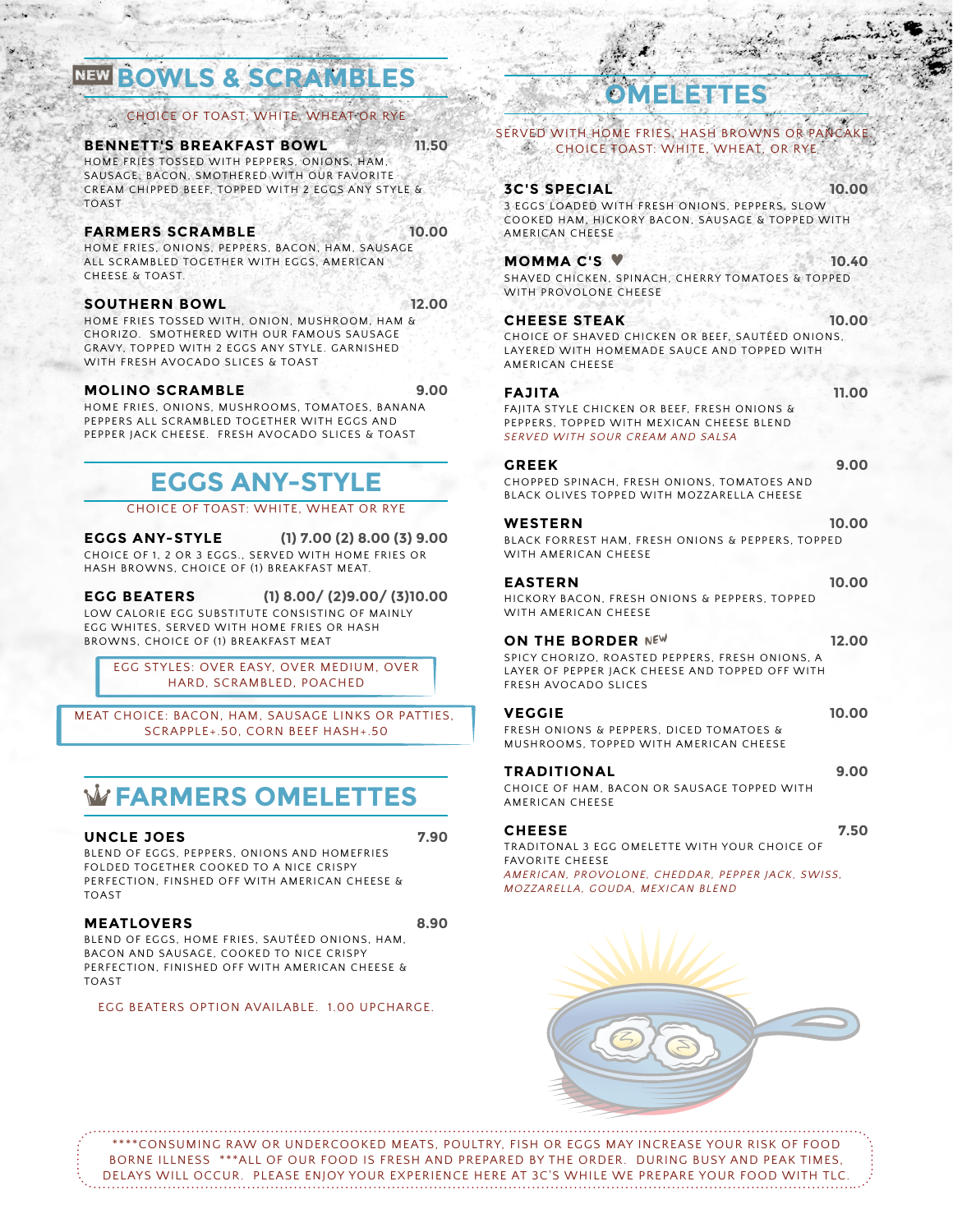## **SFAVORI**

**DAD'S CHIPPED BEEF** : **5.50 // 7.80 // 8.30** A LEGENDARY RECIPE SERVED OVER TOAST // OVER TOAST WITH SIDE OF TATERS // SERVED OVER TOAST AND TATERS

#### **SOUTHERN SAUSAGE 5.50 // 7.80 // 8.30**

#### **GRAVY**

OUR SOUTHERN FAVORITE SERVED OVER A BUTTERED BISCUIT // OVER A BISCUIT WITH SIDE OF TATERS // SERVED OVER BISCUIT AND TATERS.

#### **3C'S SAMPLER 11.00**

(2) EGGS ANY STYLE (1) SAUSAGE PATTY (1) HAM SLICE (2) BACON STRIPS, CHOICE OF HOME FRIES OR HASHBROWNS, CHOICE OF (2) PANCAKES OR (2) FRENCH TOAST. SERVED WITH TOAST AND FRESH FRUIT CUP.

#### **3C'S NIBBLER 11.00**

(2) EGGS ANY STYLE, (1) HAM SLICE, (1) BACON STRIP, (1) SAUSAGE LINK, CHOICE OF HOMEFRIES OR HASHBROWNS, (2) SILVER DOLLAR CAKES, (1) FRENCH TOAST, (1) CREAM CHIPPED BEEF OVER TOAST, (1) BISCUIT UNDER SAUSAGE GRAVY. SERVED WITH TOAST AND FRESH FRUIT CUP.

#### **3C'S FARM-BOY 12.00**

(2) EGGS ANY STYLE, (1) BBQ RIB, (1) CHOPSTEAK, (1) SAUSAGE PATTIE (2) BACON STRIPS, (2) SILVER DOLLAR PANCAKES. CHOICE OF HOMEFRIES OR HASHBROWNS SERVED WITH TOAST AND FRESH FRUIT CUP.

#### **SLAMMER COMBO 9.00**

(2) EGGS ANYSTYLE, (2) BACON STRIPS, (2) SAUSAGE LINKS, CHOICE OF (2) PANCAKES OR FRENCH TOAST

#### **POP-POP'S COMBO**  $\sqrt[4]{\ }$  8.00

(2) EGGS ANYSTYLE, (2) BACON STRIPS, (2) PANCAKES OR FRENCH TOAST

#### **3C'S STRIP STEAK COMBO MARKET PRICE**

8 OZ NY STRIP COOKED TO YOUR PREFERENCE, (2) EGGS ANYSTYLE, CHOICE OF HOMEFRIES OR HASHBROWNS. SERVED WITH TOAST *RARE, MEDIUM, WELL*

#### **CHOPPED SIRLOIN COMBO 12.00**

8 OZ USDA PRIME CHOPPED SIRLOIN COOKED TO YOUR PREFERENCE, (2) EGGS ANYSTYLE, CHOICE OF HOMEFRIES OR HASHBROWNS. SERVED WITH TOAST *RARE, MEDIUM, WELL*

**BEEF PEPPER STEAK COMBO 12.50** 8 OZ USDA PRIME CHOPPED SIRLON BLENED WITH FRESH GREEN PEPPERS. (2) EGGS ANYSTYLE, CHOICE OF HOMEFRIES OR HASHBROWNS. SERVED WITH TOAST

#### **BBQ SPARERIB COMBO 11.50**

*RARE, MEDIUM, WELL*

BONELESS BBQ RIBS, (2) EGGS ANYSTYLE, CHOICE OF HOMEFRIES OR HASHBROWNS. SERVED WITH TOAST

#### **COUNTRY HAM COMBO 11.00**

SMOKED HONEY HAM STEAK, (2) EGGS ANYSTYLE, CHOICE OF HOMEFRIES OR HASHBROWNS. SERVED WITH TOAST

## **GRIDDLE ME THIS**

**PANCAKES & FRENCH TOAST (S)4.00 (F)6.00** SHORT STACK //// FULL STACK

**TOPPINGS (S) 1.50 (F) 2.25** STRAWBERRY, BLUEBERRY, BANANA, APPLE, CHOCOLATE CHIP, PEANUT BUTTER CHIP, WALNUT *PRICE IS PER TOPPING*

#### **SILVER DOLLAR (½DZN) 4.00 (DZN) 8.00**

**PANCAKES**

½ DOZEN //// DOZEN

**TOPPINGS (½DZN) 1.50 (DZN) 3.00** STRAWBERRY, BLUEBERRY, BANANA, APPLE, CHOCOLATE CHIP, PEANUT BUTTER CHIP, WALNUT *PRICE IS PER TOPPING*

#### **BANANA FOSTER PANCAKES 9.50**

PANCAKES SMOTHERED WITH SPICED RUM SAUCE, FRESH SLICED BANANAS, CHOPPED WALNUTS AND WHIPPED CREAM

#### **RED VELVET PANCAKES 8.50**

TOPPED WITH WHIPPED CREAM CHEESE, BLUEBERRIES AND MINI CHOCOLATE CHIPS

#### **GIMME SMORE'S PANCAKES 8.50**

THE NAME SAYS IS AT ALL. STUFFED TO THE MAX. **TRUE PATRIOT PANCAKES 8.50**

ALL AMERICAN CAKES WITH FRESH STRAWBERRIES, BLUEBERRIES, WHIPPED CREAM AND SPRINKLES

#### **DUTCHESS 9.50**

SPICED APPLES, MIXED WITH APPLE-CALVADOS CARAMEL SAUCE, PERFECTLY LAYERED BETWEEN 3 CAKES TOPPED WITH WHIPPED CREAM

#### **SILVER DOLLAR FLIGHT 10.00**

YES, A PANCAKE FLIGHT....OF SILVER DOLLARS...CHOOSE 3 STYLES OF SPECIALITY SETUPS ABOVE OR EVEN PLAIN.

#### **STUFFED FRENCH TOAST 9.50**

SOURDOUGH STUFFED WITH WHIPPED CREAM CHEESE AND YOUR FAVORITE FRUIT OR TOPPING *STRAWBERRY, BLUEBERRY, BANANA, APPLE, CHOCOLATE CHIP, PEANUT BUTTER CHIP, WALNUT*

### **IRON WORKS**

#### **BELGIAN WAFFLE 5.80** STRAIGHT FROM THE IRON, SERVED WITH BUTTER AND WHIPPED CREAM

#### **TOPPINGS 1.50**

STRAWBERRY, BLUEBERRY, BANANA, APPLE, CHOCOLATE CHIP, PEANUT BUTTER CHIP, WALNUT

#### **DUTCHMAN 7.50**

BELGIAN WAFFLE COVERED WITH APPLES AND WALNUTS, DRIZZLED WITH A CARAMEL SAUCE

#### **NANA'S WONDER**  $\sqrt[n]{ }$  **7.50**

BELGIAN WAFFLE WITH FRESH STRAWBERRIES AND BANANAS COVERED WITH WHIPPED CREAM